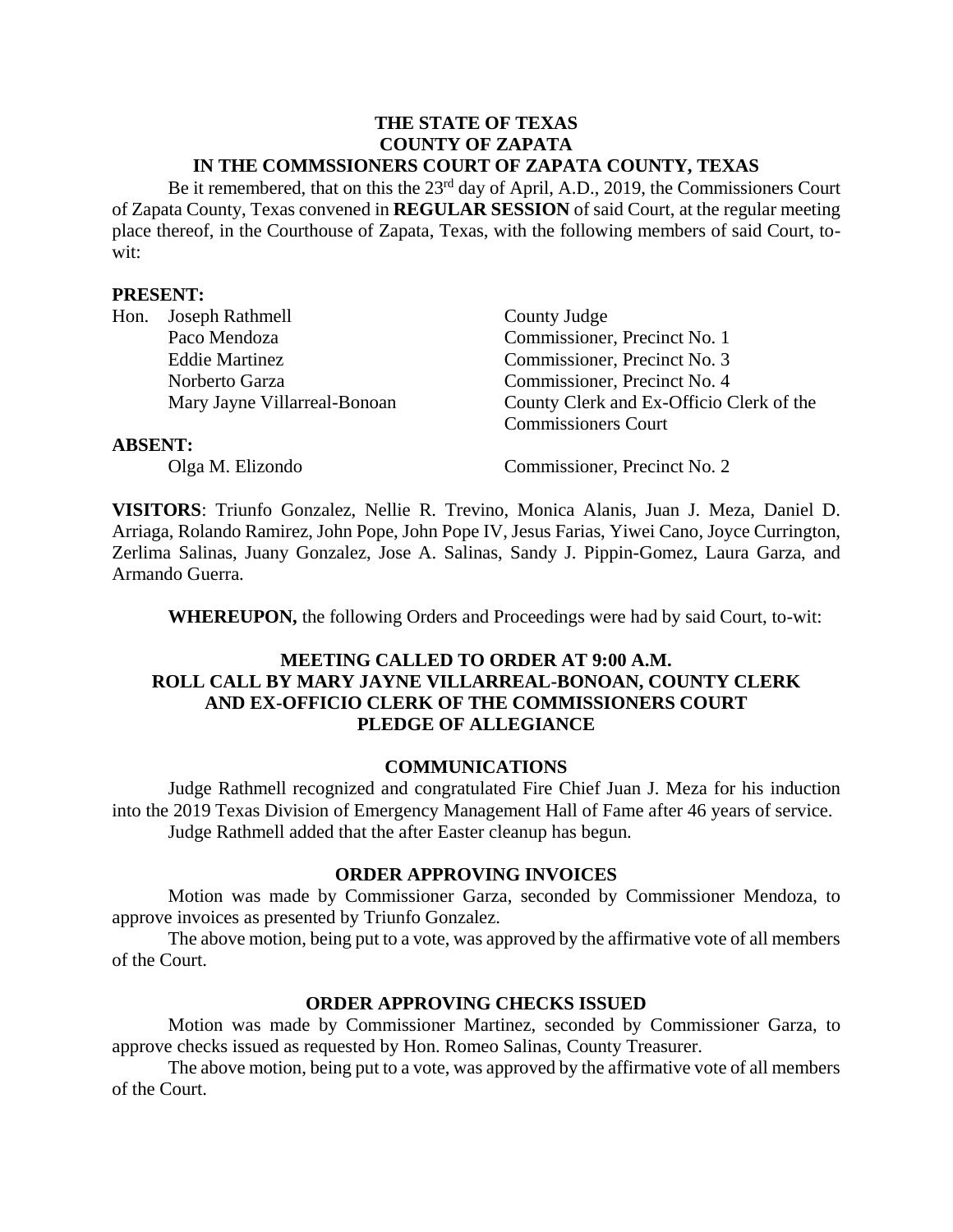#### **REPORT ON BOYS AND GIRLS CLUB OF ZAPATA**

No report presented at this time. There was a conflict with schedule; will be heard at the next meeting.

# **ORDER APPROVING \$8,500 FROM BASS TOURNAMENT FUNDING FOR TWO BASS CHAMPS TOURNAMENTS**

Motion was made by Commissioner Mendoza, seconded by Commissioner Garza, to approve \$8,500 from Bass Tournament Funding for two Bass Champs Tournaments for January 2020 and March 28, 2020, to be funded out of the 2020 budget General Fund as requested by Hon. Joe Rathmell, County Judge.

The above motion, being put to a vote, was approved by the affirmative vote of all members of the Court.

### **ORDER APPROVING FUNDING OF \$8,000 FOR SAN ANTONIO BASS METRO CLUB AND USE OF ZAPATA COUNTY COMMUNITY CENTER**

Motion was made by Commissioner Garza, seconded by Commissioner Mendoza, to approve funding of \$8,000 for the San Antonio Bass Metro Club on October 2019 and the use of the Zapata Community Center as requested by Hon. Joe Rathmell, County Judge.

The above motion, being put to a vote, was approved by the affirmative vote of all members of the Court.

### **ORDER APPROVING MRS. OLGA FLORES AS MEMBER OF THE ZAPATA COUNTY HISTORICAL COMMISSION**

Motion was made by Commissioner Garza, seconded by Commissioner Mendoza, to approve Mrs. Olga Flores as member to the Zapata County Historical Commission as requested by Hon. Joe Rathmell, County Judge.

The above motion, being put to a vote, was approved by the affirmative vote of all members of the Court.

#### **ORDER APPROVING INVOICE FROM DEEP SOUTH HAULERS FOR WORK DONE AT JUSTICE OF THE PEACE PRECINCT 1 OFFICE**

Motion was made by Commissioner Martinez, seconded by Commissioner Garza, to approve the invoice from Deep South Haulers for \$5,350.00 for work done at the Justice of the Peace Pct. 1 office as requested by Hon. Joe Rathmell, County Judge.

The above motion, being put to a vote, was approved by the affirmative vote of all members of the Court.

### **ORDER APPROVING INTERLOCAL AGREEMENT BETWEEN DEPARTMENT OF INFORMATION AND ZAPATA COUNTY TO PERFORM ELECTION SECURITY ASSESSMENT**

Motion was made by Commissioner Mendoza, seconded by Commissioner Garza, to approve an interlocal agreement between the Department of Information and Zapata County to perform an election security assessment through the Texas Department of Information Resources, pending review by County Attorney, as requested by Hon. Mary Jayne Villarreal-Bonoan.

The above motion, being put to a vote, was approved by the affirmative vote of all members of the Court.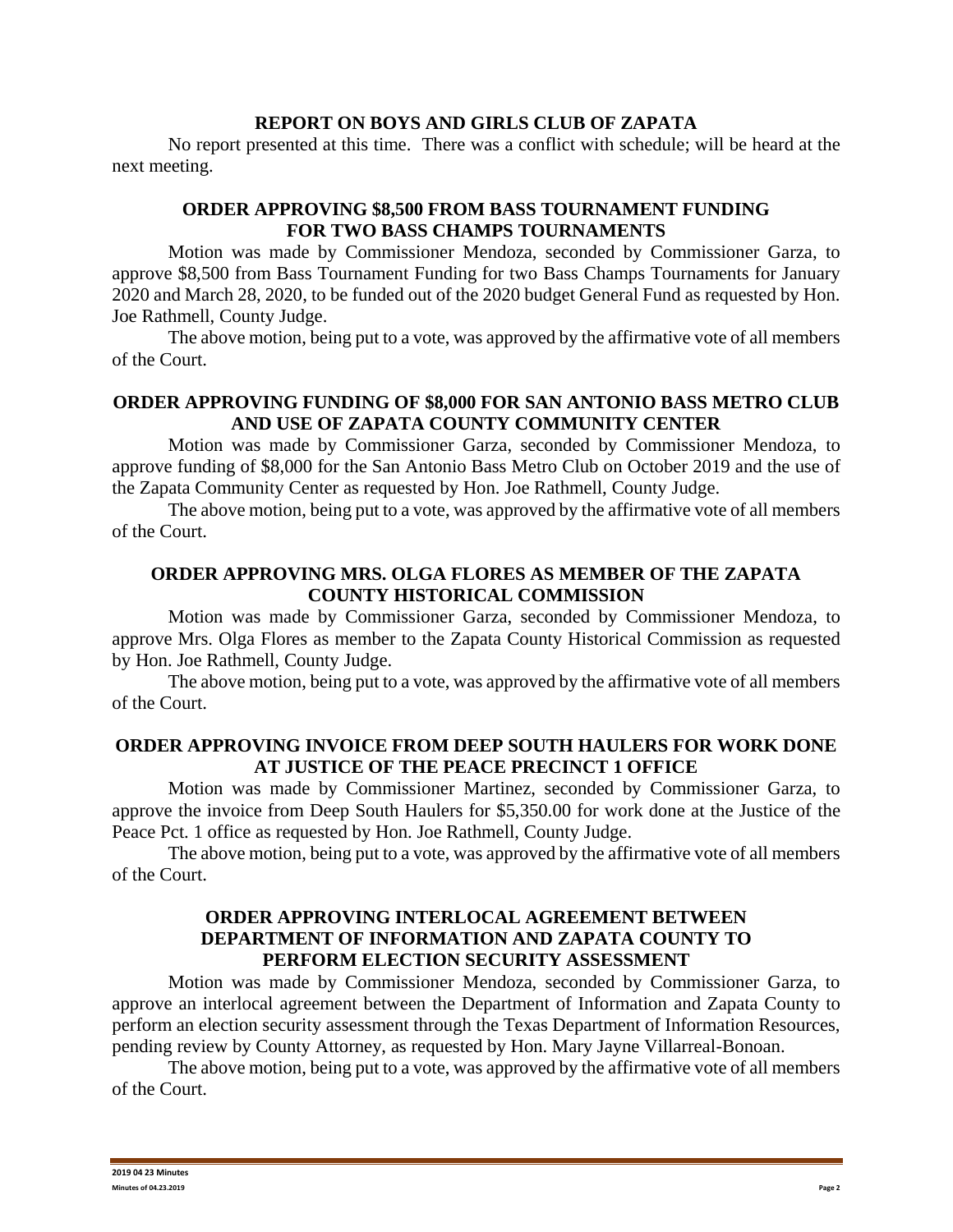## **ORDER APPROVING ESTABLISHMENT OF FEE SCHEDULE TO COVER NUISANCE CITATION FEES ISSUED BY GUILLERMO MARTIN SAENZ OF ENVIRONMENTAL DEPARTMENT**

Motion was made by Commissioner Mendoza, seconded by Commissioner Martinez, to approve establishment of a fee schedule to cover nuisance citation fees issued by Guillermo Martin Saenz of the Environmental Director as requested by Guillermo Martin Saenz, Environmental Department.

The above motion, being put to a vote, was approved by the affirmative vote of all members of the Court.

### **ORDER APPROVING BIDS RECEIVED FOR DECEMBER 4, 2018 ZAPATA COUNTY TAX RESALE OF PROPERTIES**

Motion was made by Commissioner Martinez, seconded by Commissioner Mendoza, to approve bids received for December 4, 2018 Zapata County Tax Resale of Properties as requested by Michael Cano, Linebarger, Goggan, Blair, and Sampson, LLP.

The above motion, being put to a vote, was approved by the affirmative vote of all members of the Court.

# **REPORT ON DELINQUENT TAX COLLECTIONS**

Michael Cano of Linebarger, Goggan, Blair & Sampson, LLP, reported on the delinquent tax collections. Over half a million dollars were collected for sales of delinquent tax properties. The company hired attorney Jimmy Gonzalez of Laredo, Texas to assist with tax collections. Mr. Gonzalez posses good experience and reliability. They have not hired anyone to replace Lilonee Garza. They are looking for someone from Zapata or Roma, if possible.

### **ORDER APPROVING PAYMENT OF INVOICE FOR REPAIRS OF DRIVEWAY FOR PROPER DRAINAGE FOR 3RD, 4TH, & 7TH STREET IMPROVEMENT PROJECT**

Motion was made by Commissioner Mendoza, seconded by Commissioner Garza, to approve invoice in the amount of \$2,000 payable to Premier Engineering for repairs of driveway for proper drainage for 3<sup>rd</sup>, 4<sup>th</sup>, & 7<sup>th</sup> Street Improvement Project as requested by Manuel Gonzalez, Premier Engineering.

The above motion, being put to a vote, was approved by the affirmative vote of all members of the Court.

# **ORDER APPROVING PAYMENT OF INVOICE FOR 11TH STREET PAVING PROJECT**

Motion was made by Commissioner Garza, seconded by Commissioner Mendoza, to approve invoices in the amount of \$3,825.36 payable to Premier Engineering for 11<sup>th</sup> Street Paving Project as requested by Manuel Gonzalez, Premier Engineering.

The above motion, being put to a vote, was approved by the affirmative vote of all members of the Court.

### **ORDER APPROVING REQUEST TO USE ZAPATA COUNTY PAVILION FOR ZAPATA HIGH SCHOOL MARIACHI BINGO**

Motion was made by Commissioner Mendoza, seconded by Commissioner Garza, to approve request to use Zapata County Pavilion for the Zapata High School Mariachi bingo on May 5, 2019 as requested by Sandy Pippin-Gomez, Mariachi Halcon parent.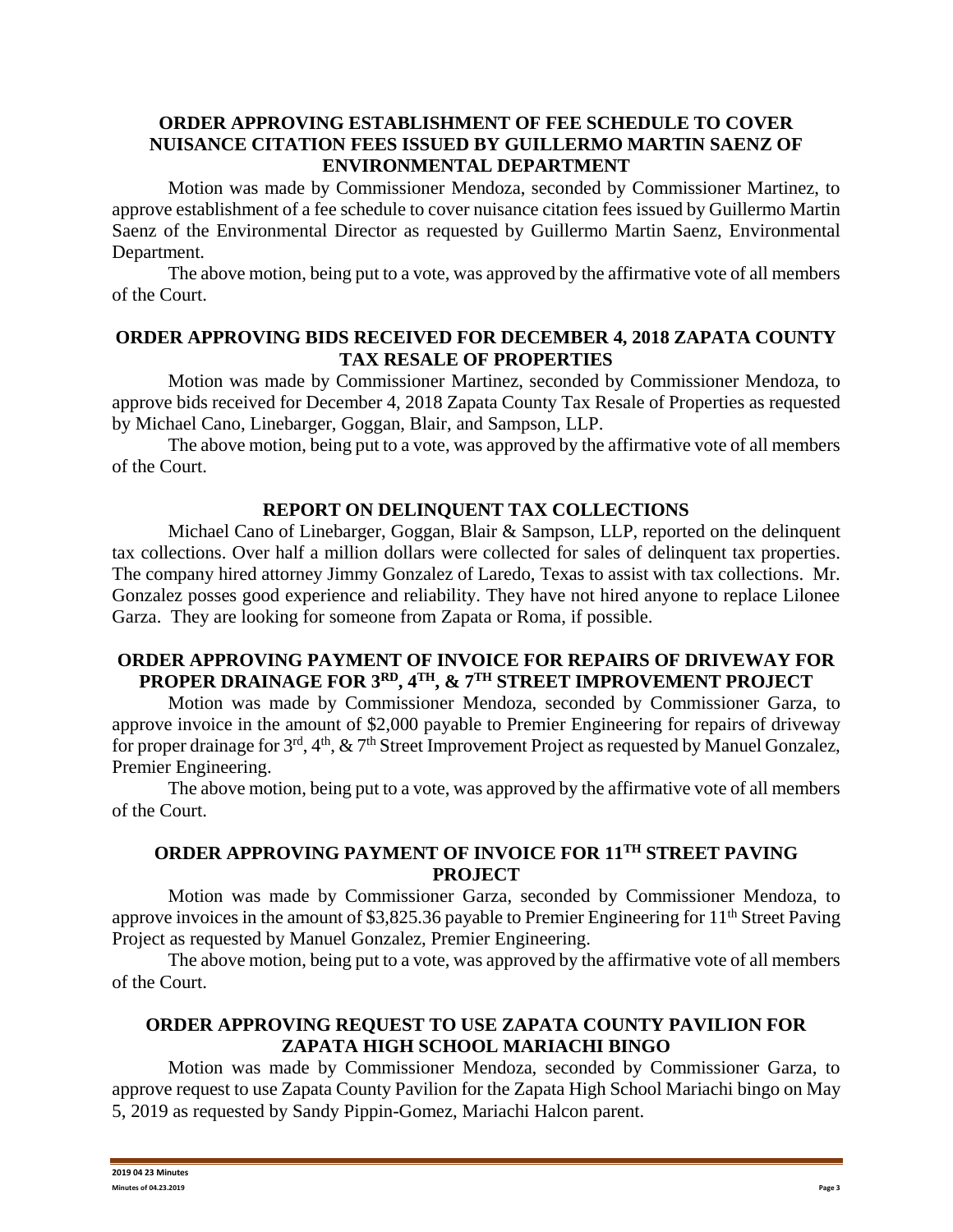The above motion, being put to a vote, was approved by the affirmative vote of all members of the Court.

#### **ORDER APPROVING LINE ITEM TRANSFER**

Motion was made by Commissioner Mendoza, seconded by Commissioner Garza, to approve the following line item transfer to meet departmental needs:

|           | <b>Department</b>          | <b>Line Item</b> | Fund                 | <b>Amount</b> |
|-----------|----------------------------|------------------|----------------------|---------------|
| From      | Wastewater                 | 08-602-341       | <b>Chlorine</b>      | \$12,000.00   |
| <b>To</b> | Wastewater                 | 08-602-336       | Repair – Maintenance | \$12,000.00   |
|           | $\cdot$ 11 $\overline{m1}$ |                  |                      |               |

as requested by Eloy Chapa, Wastewater Manager.

The above motion, being put to a vote, was approved by the affirmative vote of all members of the Court.

Motion was made by Commissioner Mendoza, seconded by Commissioner Garza, to approve the following line item transfers to meet departmental needs:

|             | <b>Department</b>       | <b>Line Item</b> | <b>Fund</b>                  | <b>Amount</b> |
|-------------|-------------------------|------------------|------------------------------|---------------|
| <b>From</b> | Sheriff's Regional Jail | 10-561-337       | <b>Prisoner Clothing</b>     | \$2,000.00    |
| <b>To</b>   | Sheriff's Regional Jail | 10-567-456       | <b>Equipment Maintenance</b> | \$2,000.00    |
| <b>From</b> | Sheriff's Regional Jail | 10-561-454       | <b>Vehicle Maintenance</b>   | \$1,000.00    |
| <b>To</b>   | Sheriff's Regional Jail | 10-567-456       | <b>Equipment Maintenance</b> | \$1,000.00    |
| From        | Sheriff's Regional Jail | 10-567-330       | Fuel                         | \$2,000.00    |
| <b>To</b>   | Sheriff's Regional Jail | 10-567-456       | <b>Equipment Maintenance</b> | \$2,000.00    |
| <b>From</b> | Sheriff's Regional Jail | 10-567-391       | <b>Prisoner Medication</b>   | \$2,000.00    |
| To          | Sheriff's Regional Jail | 10-567-456       | <b>Equipment Maintenance</b> | \$2,000.00    |
| From        | Sheriff's Regional Jail | 10-561-394       | <b>Prisoner Supplies</b>     | \$1,000.00    |
| <b>To</b>   | Sheriff's Regional Jail | 10-567-456       | <b>Equipment Maintenance</b> | \$1,000.00    |
| <b>From</b> | Sheriff's Regional Jail | 10-561-336       | Law Enforcement              | \$1,000.00    |
| <b>To</b>   | Sheriff's Regional Jail | 10-567-456       | <b>Equipment Maintenance</b> | \$1,000.00    |

as requested by Sheriff Alonso M. Lopez, Sheriff's Department.

The above motion, being put to a vote, was approved by the affirmative vote of all members of the Court.

# **MOTION WAS MADE BY COMMISSIONER MENDOZA, SECONDED BY COMMISSIONER GARZA, TO ENTER INTO EXECUTIVE SESSION**

## **MOTION WAS MADE BY COMMISSIONER GARZA, SECONDED BY COMMISSIONER MARTINEZ, TO RETURN TO REGULAR SESSION**

# **ORDER APPROVING AND AUTHORIZING COUNTY ATTORNEY TO AMEND AMUSEMENT REDEMPTION MACHINE (ARM) ORDINANCE**

Motion was made by Commissioner Mendoza, seconded by Commissioner Martinez, to authorize the County Attorney to amend the Amusement Redemption Machine (ARM) Ordinance and to formally adopt Section 3, Subsection 11 and Code F, to include distance restrictions from all school, public park, or place of worship and to amend Section 4 (A), annual registration fee increase from \$750 to \$1000 per machine per year as requested by Hon. Paco Mendoza,